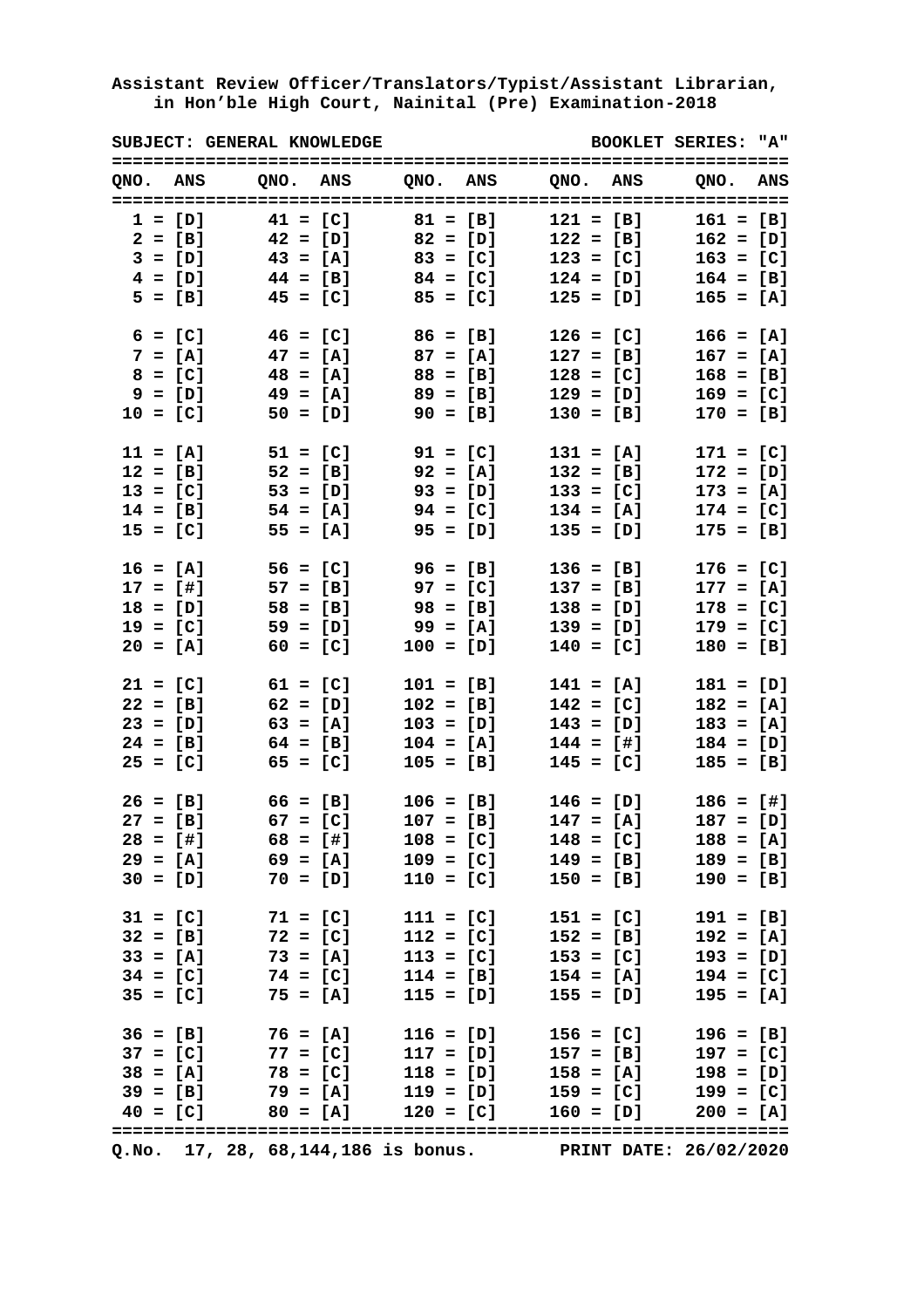|            | SUBJECT: GENERAL KNOWLEDGE      |                       |            |             |                                                                                                                                                                                                                                                  |             | <b>BOOKLET SERIES: "B"</b> |  |
|------------|---------------------------------|-----------------------|------------|-------------|--------------------------------------------------------------------------------------------------------------------------------------------------------------------------------------------------------------------------------------------------|-------------|----------------------------|--|
| QNO. ANS   |                                 |                       |            |             | QNO. ANS QNO. ANS QNO. ANS QNO. ANS                                                                                                                                                                                                              |             |                            |  |
| $1 = [D]$  |                                 | $41 = [B]$            | $81 = [B]$ |             |                                                                                                                                                                                                                                                  | $121 = [B]$ | $161 = [C]$                |  |
| $2 = [C]$  |                                 | $42 = [C]$            | $82 = [A]$ |             |                                                                                                                                                                                                                                                  | $122 = [C]$ | $162 = [A]$                |  |
| $3 = [B]$  |                                 | $43 = [D]$            | $83 = [B]$ |             |                                                                                                                                                                                                                                                  | $123 = [D]$ | $163 = [D]$                |  |
| $4 = [D]$  |                                 | $44 = [D]$ $84 = [C]$ |            |             |                                                                                                                                                                                                                                                  | $124 = [A]$ | $164 = [C]$                |  |
|            | $5 = [A]$ $45 = [C]$ $85 = [A]$ |                       |            |             |                                                                                                                                                                                                                                                  | $125 = [C]$ | $165 = [B]$                |  |
| $6 = [A]$  | $46 = [D]$ $86 = [C]$           |                       |            |             |                                                                                                                                                                                                                                                  | $126 = [B]$ | $166 = [C]$                |  |
|            | $7 = [C]$ 47 = [B] 87 = [B]     |                       |            |             |                                                                                                                                                                                                                                                  | $127 = [C]$ | $167 = [A]$                |  |
| $8 = [B]$  | $48 = [C]$ $88 = [B]$           |                       |            |             |                                                                                                                                                                                                                                                  | $128 = [A]$ | $168 = [4]$                |  |
| $9 = [B]$  | $49 = [B]$                      |                       | $89 = [D]$ |             |                                                                                                                                                                                                                                                  | $129 = [C]$ | $169 = [D]$                |  |
| $10 = [D]$ |                                 | $50 = [A]$            |            | $90 = [D]$  |                                                                                                                                                                                                                                                  | $130 = [A]$ | $170 = [C]$                |  |
| $11 = [C]$ | $51 = [D]$                      |                       |            | $91 = [C]$  | $131 = [B]$                                                                                                                                                                                                                                      |             | $171 = [A]$                |  |
| $12 = [A]$ |                                 | $52 = [B]$            |            | $92 = [A]$  |                                                                                                                                                                                                                                                  | $132 = [D]$ | $172 = [C]$                |  |
| $13 = [D]$ |                                 | $53 = [A]$            |            | $93 = [C]$  |                                                                                                                                                                                                                                                  | $133 = [A]$ | $173 = [B]$                |  |
| $14 = [A]$ |                                 | $54 = [D]$            |            | $94 = [D]$  |                                                                                                                                                                                                                                                  | $134 = [A]$ | $174 = [D]$                |  |
| $15 = [B]$ |                                 | $55 = [A]$            |            | $95 = [1]$  | $135 = [D]$                                                                                                                                                                                                                                      |             | $175 = [B]$                |  |
| $16 = [C]$ | $56 = [B]$                      |                       | $96 = [C]$ |             |                                                                                                                                                                                                                                                  | $136 = [B]$ | $176 = [C]$                |  |
| $17 = [B]$ | $57 = [B]$                      |                       | $97 = [D]$ |             |                                                                                                                                                                                                                                                  | $137 = [1]$ | $177 = [B]$                |  |
| $18 = [C]$ | $58 = [B]$                      |                       | $98 = [D]$ |             |                                                                                                                                                                                                                                                  | $138 = [D]$ | $178 = [B]$                |  |
| $19 = [1]$ |                                 | $59 = [C]$ 99 = [C]   |            |             |                                                                                                                                                                                                                                                  | $139 = [A]$ | $179 = [1]$                |  |
| $20 = [A]$ |                                 | $60 = [C]$            |            | $100 = [B]$ |                                                                                                                                                                                                                                                  | $140 = [B]$ | $180 = [A]$                |  |
| $21 = [D]$ | $61 = [C]$                      |                       |            | $101 = [B]$ |                                                                                                                                                                                                                                                  | $141 = [C]$ | $181 = [D]$                |  |
| $22 = [C]$ |                                 | $62 = [B]$            |            | $102 = [C]$ |                                                                                                                                                                                                                                                  | $142 = [B]$ | $182 = [C]$                |  |
| $23 = [C]$ |                                 | $63 = [C]$            |            | $103 = [B]$ |                                                                                                                                                                                                                                                  | $143 = [A]$ | $183 = [B]$                |  |
| $24 = [C]$ |                                 | $64 = [C]$            |            | $104 = [C]$ |                                                                                                                                                                                                                                                  | $144 = [D]$ | $184 = [A]$                |  |
| $25 = [C]$ |                                 | $65 = [B]$            |            | $105 = [A]$ |                                                                                                                                                                                                                                                  | $145 = [C]$ | $185 = [C]$                |  |
|            | $26 = [A]$ $66 = [D]$           |                       |            | $106 = [D]$ |                                                                                                                                                                                                                                                  | $146 = [A]$ | $186 = [C]$                |  |
|            | $27 = [A]$ 67 = [D]             |                       |            |             | $107 = [A]$ $147 = [B]$                                                                                                                                                                                                                          |             | $187 = [B]$                |  |
|            |                                 |                       |            |             | $28 = [C]$ 68 = [D] 108 = [B] 148 = [C] 188 = [C]                                                                                                                                                                                                |             |                            |  |
|            |                                 |                       |            |             | $29 = [C]$ 69 = [D] 109 = [A] 149 = [D] 189 = [A]                                                                                                                                                                                                |             |                            |  |
|            |                                 |                       |            |             | $30 = [A]$ 70 = [D] 110 = [C] 150 = [C] 190 = [B]                                                                                                                                                                                                |             |                            |  |
|            |                                 |                       |            |             | $31 = [A]$ $71 = [C]$ $111 = [D]$ $151 = [A]$ $191 = [C]$                                                                                                                                                                                        |             |                            |  |
|            |                                 |                       |            |             |                                                                                                                                                                                                                                                  |             |                            |  |
|            |                                 |                       |            |             |                                                                                                                                                                                                                                                  |             |                            |  |
|            |                                 |                       |            |             |                                                                                                                                                                                                                                                  |             |                            |  |
|            |                                 |                       |            |             | $32 = [B]$ $72 = [B]$ $112 = [B]$ $152 = [B]$ $192 = [C]$<br>$33 = [A]$ $73 = [B]$ $113 = [D]$ $153 = [B]$ $193 = [D]$<br>$34 = [C]$ $74 = [C]$ $114 = [C]$ $154 = [D]$ $194 = [A]$<br>$35 = [C]$ $75 = [D]$ $115 = [B]$ $155 = [D]$ $195 = [B]$ |             |                            |  |
|            |                                 |                       |            |             | $36 = [C]$ 76 = [D] 116 = [A] 156 = [B] 196 = [C]                                                                                                                                                                                                |             |                            |  |
|            |                                 |                       |            |             | $37 = [B]$ $77 = [C]$ $117 = [A]$ $157 = [C]$ $197 = [C]$                                                                                                                                                                                        |             |                            |  |
|            |                                 |                       |            |             | $38 = [A]$ 78 = [B] 118 = [C] 158 = [A] 198 = [A]                                                                                                                                                                                                |             |                            |  |
|            |                                 |                       |            |             | $39 = [B]$ 79 = [C] 119 = [B] 159 = [C] 199 = [A]                                                                                                                                                                                                |             |                            |  |
|            |                                 |                       |            |             | $40 = [B]$ $80 = [D]$ $120 = [C]$ $160 = [D]$ $200 = [B]$                                                                                                                                                                                        |             |                            |  |
|            |                                 |                       |            |             | Q.No. 19, 95,137,168,179 is bonus. PRINT DATE: 26/02/2020                                                                                                                                                                                        |             |                            |  |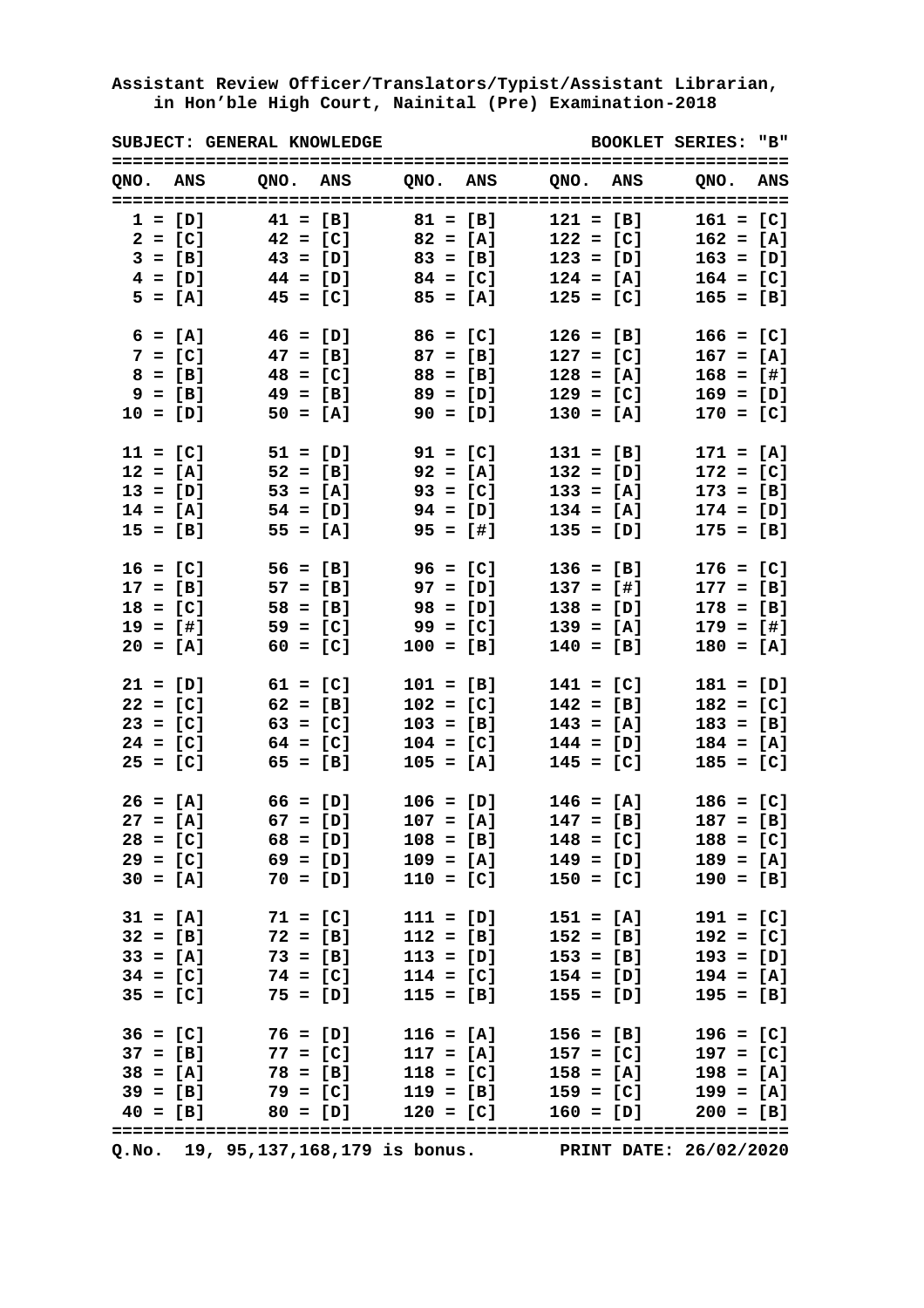|            |           | SUBJECT: GENERAL KNOWLEDGE        |                     |            |             |                                         | BOOKLET SERIES: "C"                                                                                                                                   |  |
|------------|-----------|-----------------------------------|---------------------|------------|-------------|-----------------------------------------|-------------------------------------------------------------------------------------------------------------------------------------------------------|--|
| QNO. ANS   |           |                                   |                     |            |             |                                         | QNO. ANS QNO. ANS QNO. ANS QNO. ANS                                                                                                                   |  |
| $1 = [C]$  |           |                                   | $41 = [A]$          |            | $81 = [C]$  | $121 = [B]$                             | $161 = [A]$                                                                                                                                           |  |
|            | $2 = [D]$ |                                   | $42 = [C]$          | $82 = [B]$ |             | $122 = [C]$                             | $162 = [A]$                                                                                                                                           |  |
|            |           | $3 = [B]$ $43 = [D]$ $83 = [C]$   |                     |            |             | $123 = [A]$                             | $163 = [C]$                                                                                                                                           |  |
|            |           | $4 = [C]$ $44 = [B]$ $84 = [A]$   |                     |            |             | $124 = [1]$                             | $164 = [B]$                                                                                                                                           |  |
|            |           | $5 = [B]$ $45 = [D]$ $85 = [C]$   |                     |            |             | $125 = [D]$                             | $165 = [B]$                                                                                                                                           |  |
| $6 = [A]$  |           | $46 = [D]$ $86 = [A]$             |                     |            |             | $126 = [C]$                             | $166 = [D]$                                                                                                                                           |  |
| $7 = [D]$  |           | $47 = [C]$ $87 = [B]$             |                     |            |             | $127 = [A]$                             | $167 = [C]$                                                                                                                                           |  |
| $8 = [B]$  |           | $48 = [A]$ $88 = [D]$             |                     |            |             | $128 = [C]$                             | $168 = [A]$                                                                                                                                           |  |
| $9 = [A]$  |           | $49 = [C]$                        |                     | $89 = [A]$ |             | $129 = [B]$                             | $169 = [D]$                                                                                                                                           |  |
| $10 = [D]$ |           | $50 = [D]$                        |                     |            | $90 = [A]$  | $130 = [D]$                             | $170 = [A]$                                                                                                                                           |  |
| $11 = [A]$ |           | 51 = [#]                          |                     |            | $91 = [D]$  | $131 = [B]$                             | $171 = [B]$                                                                                                                                           |  |
| $12 = [B]$ |           | $52 = [C]$                        |                     |            | $92 = [B]$  | $132 = [C]$                             | $172 = [C]$                                                                                                                                           |  |
| $13 = [B]$ |           | $53 = [D]$                        |                     |            | $93 = [1]$  | $133 = [B]$                             | $173 = [B]$                                                                                                                                           |  |
| $14 = [B]$ |           | $54 = [D]$                        |                     | $94 = [D]$ |             | $134 = [B]$                             | $174 = [C]$                                                                                                                                           |  |
| $15 = [C]$ |           | $55 = [B]$                        |                     |            | $95 = [A]$  | $135 = [1]$                             | $175 = [1]$                                                                                                                                           |  |
| $16 = [C]$ |           | $56 = [B]$                        |                     | $96 = [C]$ |             | $136 = [A]$                             | $176 = [A]$                                                                                                                                           |  |
| $17 = [C]$ |           | $57 = [B]$ 97 = [B]               |                     |            |             | $137 = [D]$                             | $177 = [D]$                                                                                                                                           |  |
| $18 = [B]$ |           |                                   | $58 = [C]$ 98 = [B] |            |             | $138 = [C]$                             | $178 = [C]$                                                                                                                                           |  |
| $19 = [D]$ |           |                                   | $59 = [B]$          | $99 = [A]$ |             | $139 = [B]$                             | $179 = [C]$                                                                                                                                           |  |
| $20 = [C]$ |           |                                   | $60 = [C]$          |            | $100 = [D]$ | $140 = [A]$                             | $180 = [C]$                                                                                                                                           |  |
| $21 = [B]$ |           | $61 = [A]$                        |                     |            | $101 = [C]$ | $141 = [C]$                             | $181 = [D]$                                                                                                                                           |  |
| $22 = [D]$ |           | $62 = [D]$                        |                     |            | $102 = [A]$ | $142 = [C]$                             | $182 = [A]$                                                                                                                                           |  |
| $23 = [D]$ |           | $63 = [A]$                        |                     |            | $103 = [B]$ | $143 = [B]$                             | $183 = [A]$                                                                                                                                           |  |
| $24 = [D]$ |           |                                   | $64 = [C]$          |            | $104 = [C]$ | $144 = [C]$                             | $184 = [C]$                                                                                                                                           |  |
| $25 = [D]$ |           | $65 = [A]$                        |                     |            | $105 = [D]$ | $145 = [A]$                             | $185 = [C]$                                                                                                                                           |  |
|            |           | $26 = [D]$ $66 = [C]$ $106 = [C]$ |                     |            |             | $146 = [B]$                             | $186 = [A]$                                                                                                                                           |  |
|            |           |                                   |                     |            |             |                                         | $27 = [C]$ 67 = [D] 107 = [A] 147 = [C] 187 = [A]                                                                                                     |  |
|            |           |                                   |                     |            |             |                                         | $28 = [B]$ 68 = [B] 108 = [B] 148 = [C] 188 = [B]                                                                                                     |  |
|            |           |                                   |                     |            |             |                                         | $29 = [B]$ 69 = [D] 109 = [B] 149 = [D] 189 = [A]                                                                                                     |  |
|            |           |                                   |                     |            |             |                                         | $30 = [C]$ 70 = [C] 110 = [D] 150 = [A] 190 = [C]                                                                                                     |  |
|            |           |                                   |                     |            |             |                                         | 31 = [C] 71 = [B] 111 = [D] 151 = [B] 191 = [C]<br>32 = [D] 72 = [A] 112 = [B] 152 = [C] 192 = [C]<br>33 = [C] 73 = [A] 113 = [C] 153 = [C] 193 = [B] |  |
|            |           |                                   |                     |            |             |                                         |                                                                                                                                                       |  |
|            |           |                                   |                     |            |             |                                         |                                                                                                                                                       |  |
|            |           |                                   |                     |            |             |                                         | $34 = [B]$ 74 = [C] 114 = [A] 154 = [A] 194 = [A]                                                                                                     |  |
|            |           |                                   |                     |            |             | $35 = [C]$ 75 = [B] 115 = [C] 155 = [A] | $195 = [B]$                                                                                                                                           |  |
|            |           |                                   |                     |            |             |                                         | $36 = [D]$ 76 = [C] 116 = [D] 156 = [B] 196 = [B]                                                                                                     |  |
|            |           |                                   |                     |            |             |                                         | $37 = [B]$ $77 = [B]$ $117 = [C]$ $157 = [C]$ $197 = [B]$                                                                                             |  |
|            |           |                                   |                     |            |             |                                         | $38 = [A]$ 78 = [C] 118 = [A] 158 = [C] 198 = [C]                                                                                                     |  |
|            |           |                                   |                     |            |             |                                         | $39 = [B]$ $79 = [D]$ $119 = [D]$ $159 = [B]$ $199 = [D]$                                                                                             |  |
|            |           |                                   |                     |            |             |                                         | $40 = [C]$ $80 = [A]$ $120 = [B]$ $160 = [D]$ $200 = [C]$                                                                                             |  |
|            |           |                                   |                     |            |             |                                         | Q.No. 51, 93,124,135,175 is bonus. PRINT DATE: 26/02/2020                                                                                             |  |